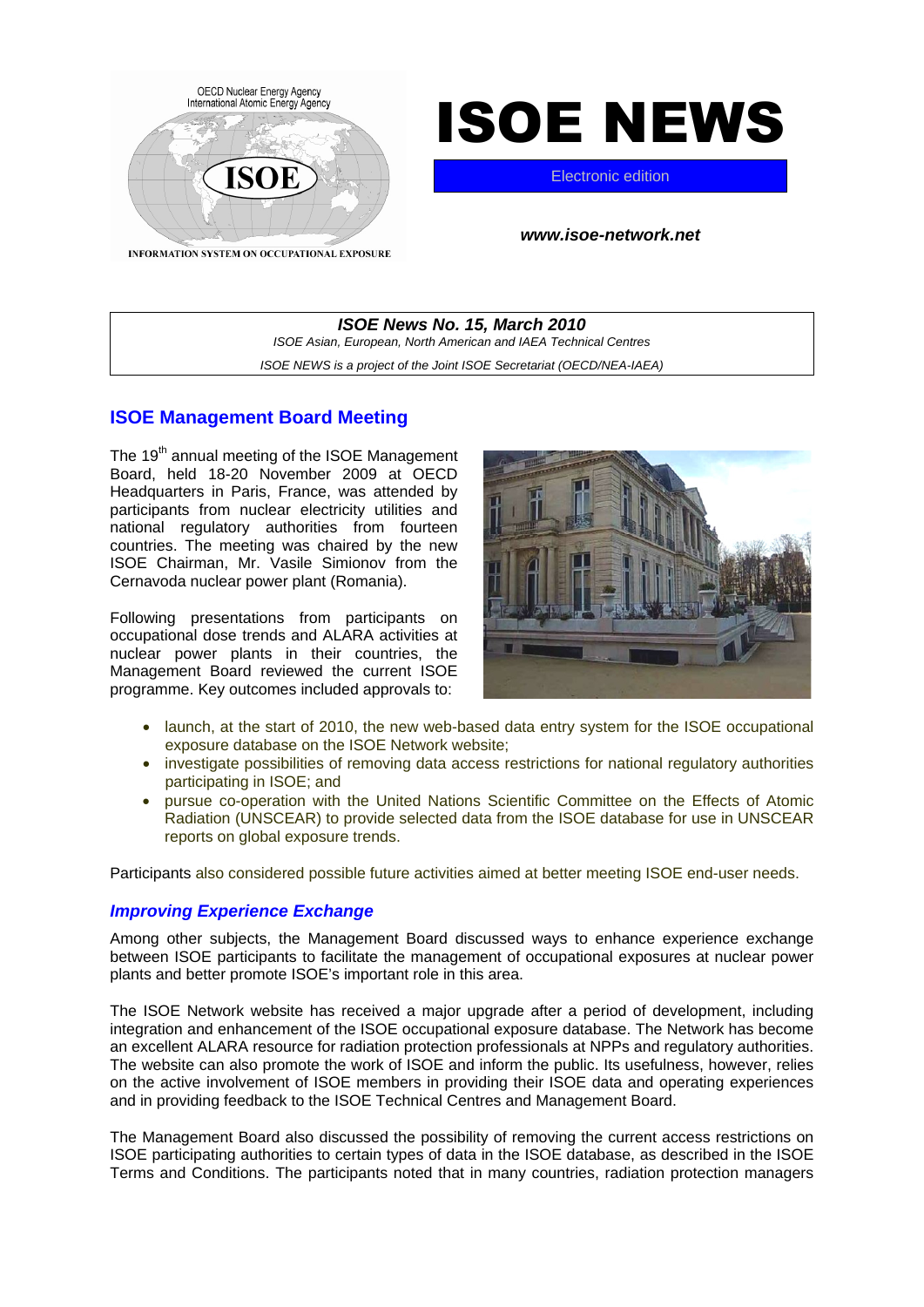

*ISOE Chairs Past and Present L to R: D. Miller (USA), J.Y. Gagnon (Canada), V. Simionov (Romania, ISOE Chair), W. Mizumachi (Japan), C.G. Lindvall (Sweden), B. Breznik (Slovenia)*

generally have an "open book" policy to share good practice and lessons learned, and that there was no overwhelming reason to continue to limit the ISOE Participating Authorities to certain data types. As a result, the Management Board has agreed in principle to fully open the ISOE data to Participating Authorities, pending further feedback from the ISOE National Coordinators, for decision by the ISOE Bureau at its next meeting.

The ISOE past-Chair, Mr. W. Mizumachi (Japan), noted that with the publication of the report on "Work Management to

Optimise Occupational Radiological Protection at Nuclear Power Plants", ISOE should now turn its focus towards exchanging operational experience and lessons learned in occupational radiological protection. In the RP community, each event is treated as a lesson learned to help understand the circumstances of the event, and should be viewed as a "golden nugget" for improving practices and training to prevent reoccurrences.

Given the breadth of its membership, the ISOE programme and ISOE Network website can play an important role in exchanging and analysing such experience. Further, as the national policy in many countries is that radiation protection related information is open to the public, Dr. V. Holahan (ISOE regulatory vice-chair) as well as Dr. S. Djeffal (Canada) also suggested that links to on-line national operating experience reports could be added to the ISOE Network website. As a first step, Dr. S. Jahn (Switzerland) volunteered to prepare a draft ISOE reporting form for consideration at the next ISOE Bureau meeting. ISOE members will be kept informed as these initiatives progress.

### **ISOE Network (www.isoe-network.net) and the ISOE Occupational Exposure Database**

The ISOE Network has recently undergone a major enhancement to improve its layout and usability. The Network now provides easy access to a wealth of ISOE resources, including ISOE publications, symposium proceedings, contacts, user forums, the ISOE RP Library, and the updated ISOE occupational exposure database

ISOE members have been able to access the global ISOE database and its associated statistical analysis interface (MADRAS) through the website for several years. As of February 2010, users will also be able to enter their annual ISOE data directly on-line through the website using a web browser.

| <b>ISOE Network - Mozilla Firefox</b><br>Echier Edition Affichage Historique Marquegages (Jutils ?                                                                                                                                                                                                                   |                                      | 日回客 |
|----------------------------------------------------------------------------------------------------------------------------------------------------------------------------------------------------------------------------------------------------------------------------------------------------------------------|--------------------------------------|-----|
| C X O B Nfp://www.isce.network.net/                                                                                                                                                                                                                                                                                  | <b>图 ☆ - 4-0000</b>                  |     |
| <b>ISOE Network</b><br>×.                                                                                                                                                                                                                                                                                            |                                      |     |
| <b>ORIGIN</b><br><b>ISOE Network</b><br><b>ISOE</b><br>Information System on Occupational Exposure<br>$\omega$                                                                                                                                                                                                       | search<br>Search                     |     |
| About ISOE<br><b>Symposium</b><br><b>Publications</b><br><b>RP Contacts</b><br>Management<br><b>RP Library</b><br>Home                                                                                                                                                                                               | <b>RP Forum</b><br>Database          |     |
| Home                                                                                                                                                                                                                                                                                                                 |                                      |     |
|                                                                                                                                                                                                                                                                                                                      |                                      |     |
| Welcome to the ISOE Website                                                                                                                                                                                                                                                                                          | ISOE Members Login                   |     |
|                                                                                                                                                                                                                                                                                                                      | Usemame                              |     |
|                                                                                                                                                                                                                                                                                                                      | Password                             |     |
|                                                                                                                                                                                                                                                                                                                      |                                      |     |
|                                                                                                                                                                                                                                                                                                                      | Remember Me                          |     |
| The Information System on Occupational Exposure (ISOE) System was created in<br>1992 to provide a forum for radiation protection professionals from nuclear<br>electricity utilities and national regulatory authorities worldwide to share dose<br>reduction information, operational experience and information to | Login                                |     |
| improve the optimisation of radiological protection at nuclear power<br>plants.                                                                                                                                                                                                                                      | To request an account                |     |
| ISOE is jointly sponsored by the OECD Nuclear Energy Agency and the International<br>Atomic Energy Agency                                                                                                                                                                                                            | Forgotten password?<br>Your Feedback |     |
| $\sim$                                                                                                                                                                                                                                                                                                               |                                      | د   |

|                       | $E \cap V$<br>Echier Edico Affichage Historiam Marampagni Dulli 2                                                            |
|-----------------------|------------------------------------------------------------------------------------------------------------------------------|
| $D$ is or             | w                                                                                                                            |
|                       | Linguage 08 13 M = + = < = x 18 13 = in @13 (ahier) brian retire distant                                                     |
|                       |                                                                                                                              |
|                       | <b>B</b> TOOC = Statistics = MADRAS                                                                                          |
|                       | O - Evolution of the average annual collective dose by country for 1 reactor type                                            |
| root                  | First year to take into account: (2000)                                                                                      |
| <b>Q ISOE 1</b>       | Last year to take into account: 2009.                                                                                        |
| <b>Duastians also</b> | Reactor type: PWR<br>$\sim$                                                                                                  |
| · Database            | First country: France                                                                                                        |
| <b>G Statistics</b>   | Second country: Japan                                                                                                        |
| $-$ <b>HADRAS</b>     | G<br>Thed country: Sweden                                                                                                    |
| <b>D</b> Admin        | Fourth country: United States of America [w]                                                                                 |
| * Stere               | <b>Run Return to list</b>                                                                                                    |
| <b>Q Contact</b>      | PWR: France, Japan, Sweden, United States of America                                                                         |
|                       | EVOLUTION OF THE AVERAGE ANNUAL COLLECTIVE DOSE PER REACTOR (in man.Sv)                                                      |
|                       | 1.8                                                                                                                          |
|                       | 1.7<br>16                                                                                                                    |
|                       |                                                                                                                              |
|                       | 15                                                                                                                           |
|                       | 1.4                                                                                                                          |
|                       | 1.3                                                                                                                          |
|                       | 12<br>2.3                                                                                                                    |
|                       | 1.0                                                                                                                          |
|                       | 0.9<br>O.B                                                                                                                   |
|                       | 0.7                                                                                                                          |
|                       | 0.6                                                                                                                          |
|                       | 0.5<br>0.4                                                                                                                   |
|                       | 0.3                                                                                                                          |
|                       | 2001<br>2002<br>2004<br>2007<br>2008<br>2003<br>2005<br>2006<br>2000<br>-France - Japan - Sweden - United States of America: |

In preparation for this roll-out, the ISOE National Coordinators are now in the process of identifying the ISOE members in each country who will be responsible for entering and/or validating their ISOE data. By bringing this new feature to the Network, the migration of the ISOE database to the web is now complete.

To access the ISOE database and other resources for ISOE Participants, please visit www.isoe-network.net. If you do not yet have a password, this can be requested from the ISOE Secretariat (brian.ahier@oecd.org).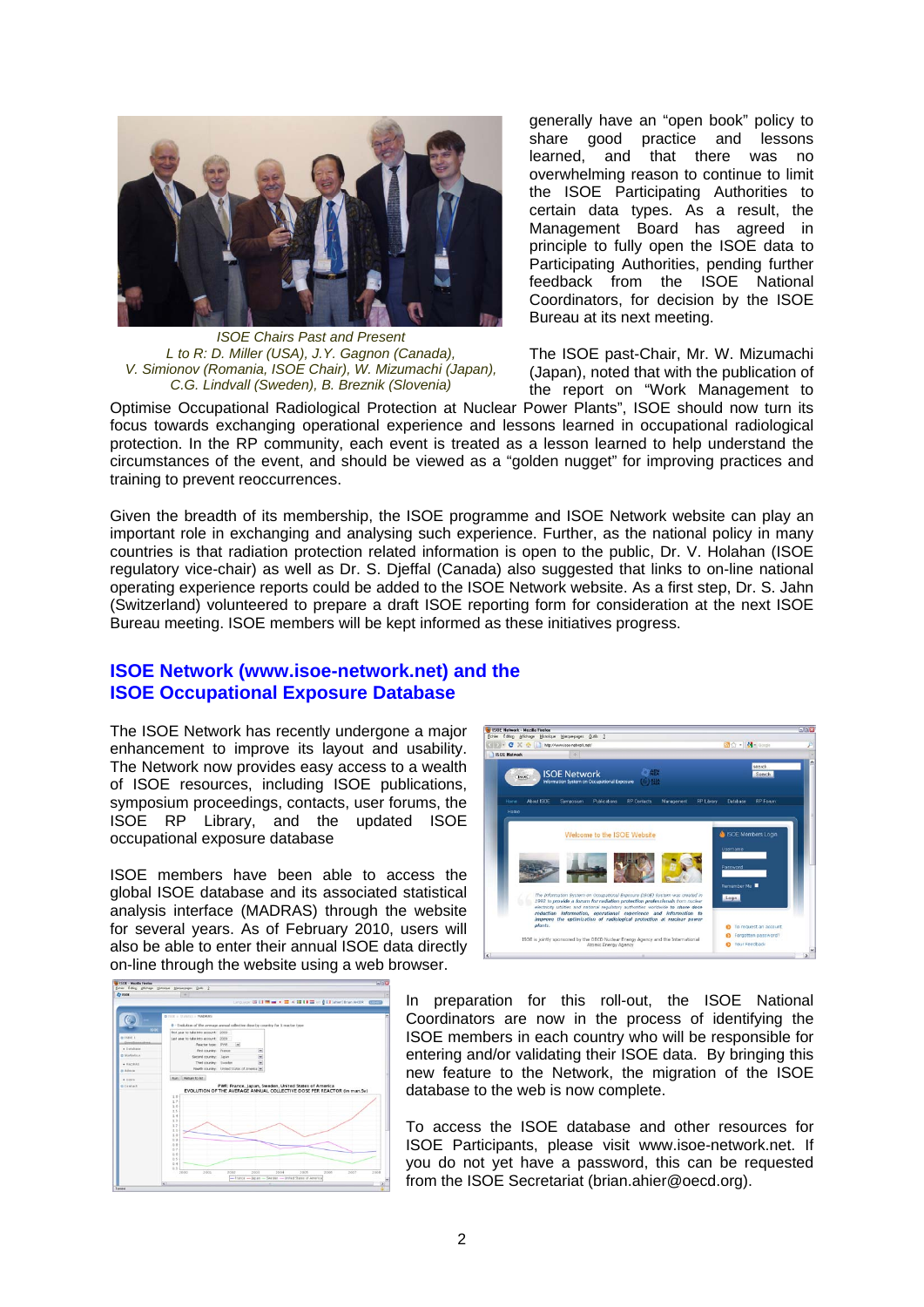#### *Selected Publications and Presentations on the ISOE Network*

The following publications and presentations are available for download from the ISOE Network:

- Work Management to Optimise Occupational Radiation Protection at Nuclear Power Plants
- Presentations and papers from:
	- o 2009 ISOE International ALARA Symposium
	- o 2009 ISOE Asian ALARA Symposium
	- o 2010 ISOE North American ALARA Symposium

### **News from Recent ISOE Symposia**

*More information on all ISOE Symposia, including papers and presentations from previous symposia, can be found on the ISOE Network.*

#### *2009 ISOE International ALARA Symposium (October 2009)*

In October 2009, the IAEA hosted the 2009 ISOE International ALARA Symposium in Vienna. The 2009 international symposium welcomed 110 participants from 27 countries to discuss optimisation of radiological protection at NPPs. A number of IAEA Member States are now considering building NPPs or research reactors for the first time. The transfer of good radiation protection practices and safety culture learnt over the many years of world-wide reactor operations is of great importance for workers at new reactor sites and also for maintaining the good working record of reactor operations world-wide.

Thirty five papers were presented in six sessions: Setting the scene; Examples and evaluation of the ALARA principle implementation; Technical and managerial approaches to dose reduction; Occupational exposure in NPPs; Management of occupational exposure in CANDU NPPs; and trends and perspectives. The keynote lecture "Global



Nuclear Safety and Security Regime" was given by Mr. K. Mrabit (IAEA). Other IAEA presentations included, for example, "The OSART programme and radiation safety related findings during recent OSART missions" and "The IAEA Technical Cooperation Programme".



A refresher course on "The Optimisation Principle", given by Ms. C. Schieber (ISOE-ETC), provided on overview of historical and current approaches to ALARA. A second course on "The ISOE Website and Databases", presented by Ms. L. D'Ascenzo (ISOE-ETC), focused on the updated ISOE website resources.

Following two days of interesting presentations, two distinguished papers were awarded: "CANDU 6 Refurbishment and Optimization of Radiation Protection", by Ms. S. Alavi and Mr. J. Pequegnat (Canada) and "RP for the Angra 1 Steam Generator Replacement Outage" by Mr. M.A. do Amaral *et al* (Brazil).

### *2010 ISOE North American ALARA Symposium (January 2010)*

The 2010 ISOE North American ALARA Symposium /EPRI Radiation Protection Conference was held 10-13 January 2010 in Fort Lauderdale (USA), and attended by an audience of 130 participants from 7 countries including Canada, Mexico, France, Japan, Switzerland, The Netherlands, and USA.

Dr. T. Jamieson (CNSC, Canada) delivered the plenary speech entitled "The Canadian Nuclear Renaissance". Dr. Jamieson provided a comprehensive overview of the Canadian nuclear expansion plans, and addressed the significant on-going efforts to refurbish selected CANDU units. His paper was chosen as one of the distinguished papers for the 2010 meeting.